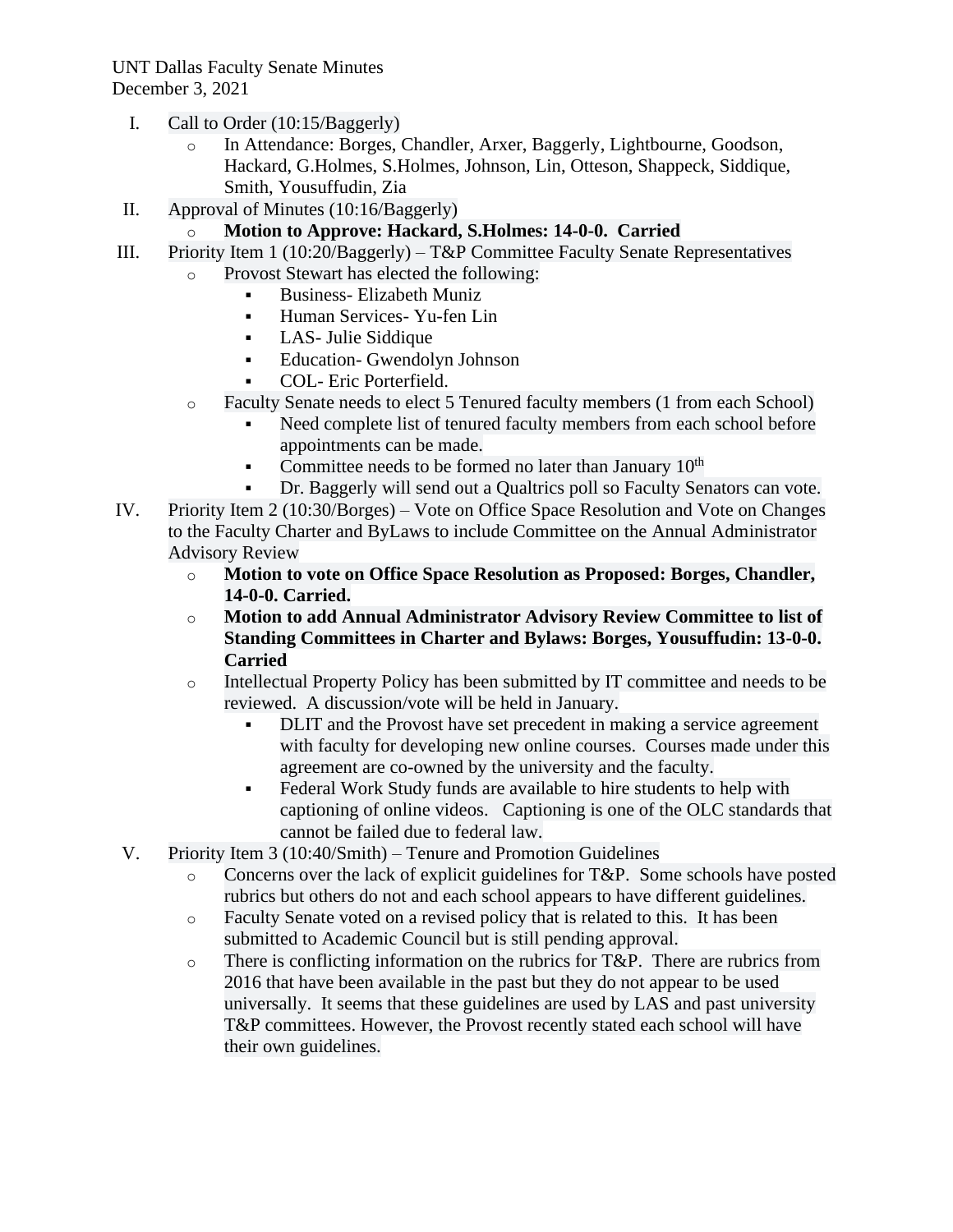- o Faculty Senate will discuss with the Provost if each school can publish their own T&P guidelines annually on the school website that they will be using to evaluate T&P with Academic Council.
	- A note will also be sent to Provost to get perspective on policy vs guidelines.
- o Report that there is a lack of use of a rubric at the university level T&P Committee in the past.
- VI. Committee Updates (Chair reporting and charges reviewed)
	- 0. Academic Affairs (10:50/Cynthia Rodriguez)
		- No Update
	- 1. Faculty Handbook (10:55/Pam Thompson)
		- Provost wants existing handbook reviewed and revised to reflect current practices
		- Provost wants to give feedback prior to others working on the handbook
		- Provost supports that each school has own tenure practices. Each school should be able to set its own expectations.
		- **•** Provost is okay with shared governance language being added to beginning of handbook.
	- 2. Faculty Work Life (11:00/S. Gabe Otteson)
		- No Update
	- 3. IT (11:05/Mary Hoyt)
		- COL faculty are paying for software personally. Fee structure at COL is different than that for DAL campus. Solutions are being investigated.
		- OIT order document cameras to work with split classrooms. There are only limit quantities available and the process of faculty getting one to use each day is involved. Looking at demoing new virtual whiteboard technology that is affordable and would eliminate issues.
	- 4. Library (11:10/Jesseca Lightbourne)
		- Library is reachable via website and email for accessing articles and database as well as gaining access to missing databases.
		- Library has purchases Interlibrary Loan and Illiad.
		- Library is still conducting book plating ceremony for faculty publishing books but has been small and private due to COVID.
		- At end of year, History and Political Science will be donating remaining budget to library to purchase books.
		- Concern that online databases is not sufficient for faculty and graduate level research.
		- **•** Next year, Faculty Senate will be asking each department to provide a list of fundamental books for undergraduate research.
	- 5. Nominations and Elections (11:15/Janiece Upshaw)
		- Working on Senate elections  $(3/21 3/29)$
		- **Email will be distributed to tell faculty that nominations will open in** January. Nominations will be done through a form that will be available online and should be completed and resulted to Faculty Senate email.
	- 6. Constitution and By-Laws (11:20/Joshua Goodson)
		- No Update